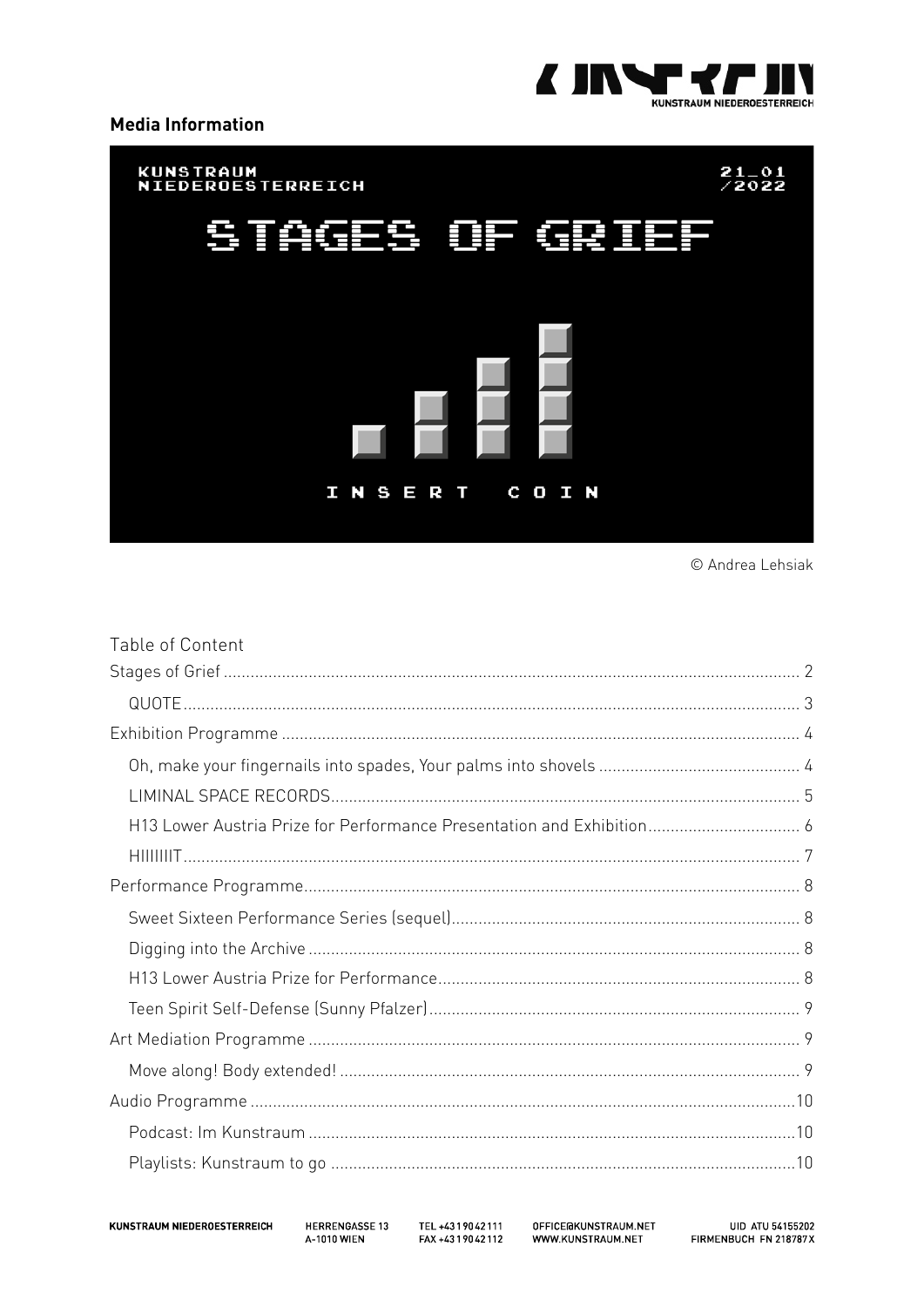

#### SEITE 2 VON 10

# <span id="page-1-0"></span>**Stages of Grief**

Entering the third year of the pandemic, Kunstraum Niederoesterreich strives to mitigate the wounds that the ongoing health crisis has left in all of our lives. Although more time still must pass before we can speak reflectively about the traumatic experiences and changes that the past two years have provoked in our society, it is already worthwhile to take a closer look at how we are dealing with this crisis. Therefore, Kunstraum Niederoesterreich rings in 2022 with Stages of Grief.

The exhibition programme opens in spring 2022 with the show Oh, make your fingernails into spades, Your palms into shovels (opening on March 31, 2022). Not so much individual grief, but collective practices of mourning inform the first institutional solo show in Austria of the Polish-Lithuanian duo Dorota Gawędas and Eglė Kulbokaitė. In their multilayered references to Slavic-Baltic traditions, the artists open gates between the living and the dead and invite us to a communal mourning of the great losses of our present times.

Departing from the new digital modes of life and work the pandemic has bestowed – or loaded upon - us, the following exhibition project *LIMINAL SPACE RECORDS* (opening on Jun. 3, 2022) investigates the shifting definition of spatiality in relation to corporeality. For this group exhibition guest curator Frederike Sperling finds inspiration in Legacy Russell's 2020 manifesto Glitch Feminism, a much-discussed, intersectionally rooted contribution on the potential of the glitch with regard to emancipatory practices.

September 2022 awaits with the H13 Lower Austria Prize for Performance 2022, along with the premiere of the award-winning performance (Sept. 1, 2022). It will be accompanied by a one-week exhibition in the Kunstraum that contextualizes the prizewinner's work and a corresponding publication.

The annual programme of grief work is concluded with *HIIIIIIIT* (opening on Sept. 29, 2022), a duo exhibition by Stefan Panhans and Andrea Winkler. HIIT is the acronym for the fitness trend "high-intensity interval training". The workout regimen promises explosive exercises that efficiently – maximum output in little time – deliver the best results. The exhibition interprets this training as an allegorical negative example of a society, which relegates systemic failures to the inadequacy of the individual. The mantra of this society is self-optimisation and resilience at the same time: albeit, not against but within a brutal system that demands these forms of behaviour from us. Drawing from Stefan Panhans and Andrea Winkler's defiant aesthetic language, which they apply, above all, in collaborative video installation works, the question arises: How can we personally safeguard ourselves against the systemic crises of our times

**KUNSTRAUM NIEDEROESTERREICH** 

**HERRENGASSE 13 4-1010 WIFN** 

TFL +4319042111 FAX +4319042112 OFFICE@KUNSTRAUM.NET WWW.KUNSTRAUM.NET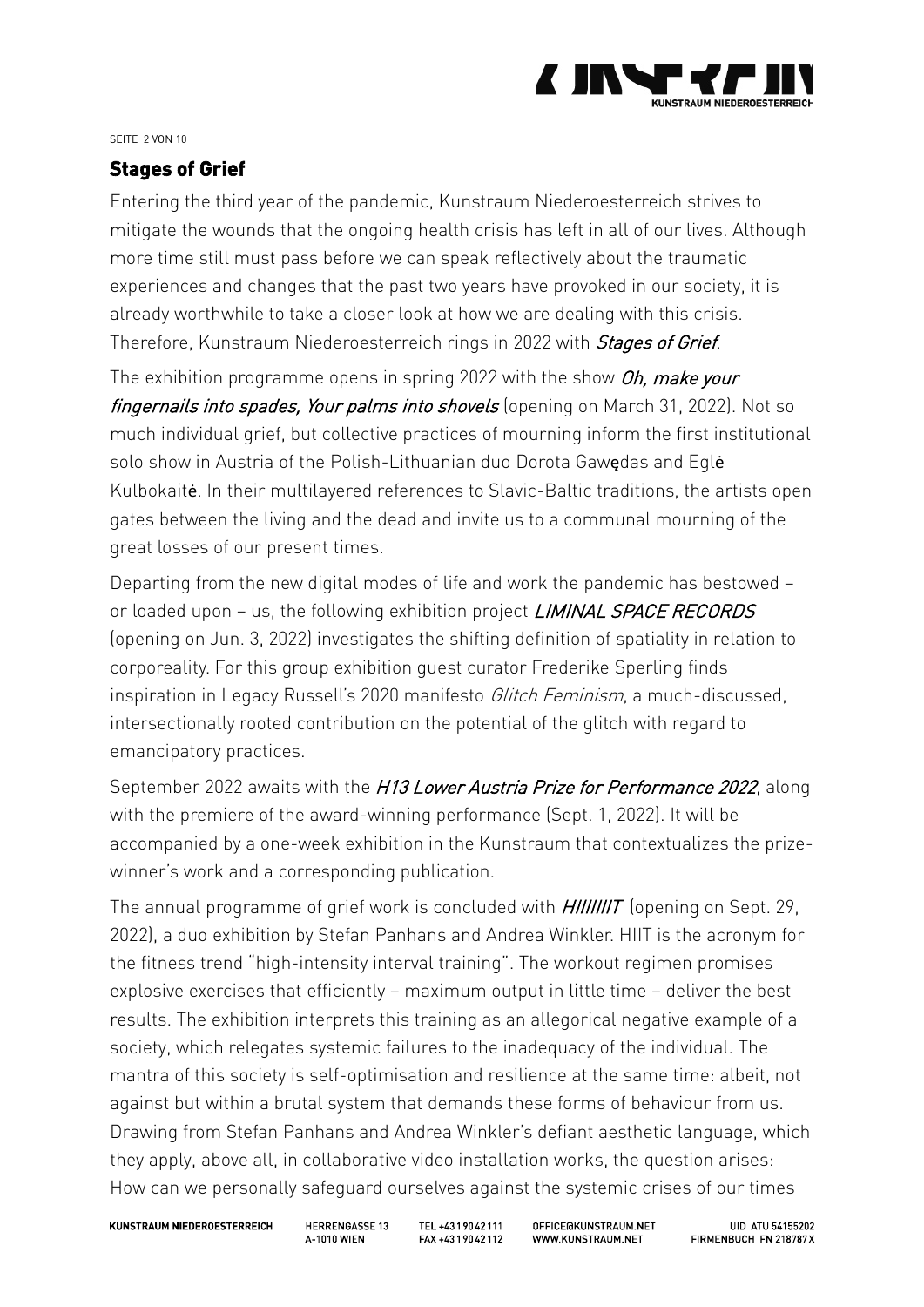

SEITE 3 VON 10 and what if it becomes a Sisyphus task?

The exhibition *HIIIIIIIT* will be accompanied by a side programme by Austrian artist Sunny Pfalzer, who will hold two performance workshops.

Like every year, the Kunstraum also offers an intensive, low-threshold art mediation programme comprised of guided tours, workshops, and performances. Furthermore, we will catch up on events from the 16th jubilee performance series Sweet Sixteen, which began in 2021 but could not take place as planned due to the lockdowns. This includes the public screening of Fanni Futterknecht's film Power to the Unspoken (Jan. 21, 2022), which was shot in Kunstraum Niederoesterreich, and the world premiere of Elisabeth Bakambamba Tambwe's performance Le Boudoir (March 17, 2022).

# <span id="page-2-0"></span>**QUOTE**

"Following traumatic events – and the abrupt changes in our lives since mid-March 2020 can hardly be described otherwise – individuals and collectives alike have been enduring various stages of grief. Where do we currently stand in our personal but also collective process of surmounting the crisis? Not only in terms of personal, painful losses but also in light of the collective loss of a life we once called the everyday?

In English the word *grief* relates to the personal level, whereas the collective dimension is more often subsumed under *mourning*. With the theme *Stages of Grief*, we place collective as well as personal coping strategies in the spotlight of our annual programme."

Katharina Brandl,

Kunstraum Niederoesterreich artistic director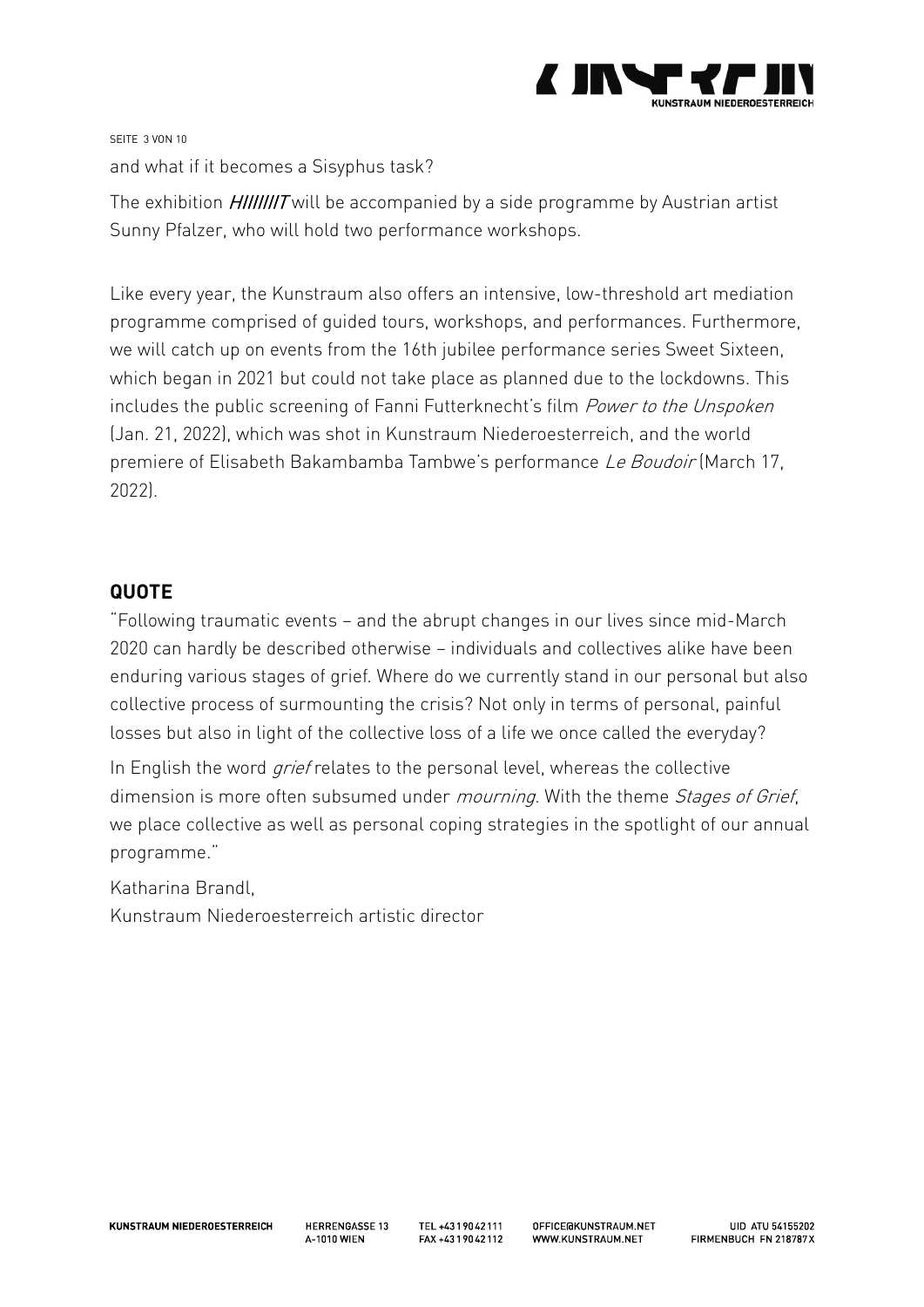

SEITE 4 VON 10

## <span id="page-3-0"></span>**Exhibition Programme**

## <span id="page-3-1"></span>**Oh, make your fingernails into spades, Your palms into shovels**

| Opening:  | TH, 31 03 2022, 7:00 pm           |
|-----------|-----------------------------------|
| Duration. | FR, 01 04 2022 - SA, 14 05 2022   |
| Artists:  | Dorota Gaweda and Eqle Kulbokaite |
| Curator:  | Katharina Brandl                  |

Long fingernails digging into the ground as spades and palms shovelling earth – these images express direct, unmediated contact between humans and nature, but in Gawęda and Kulbokaitė's practice they also stand for an understanding of relationality that unsettles obvious dichotomies.

Titled Stages of Grief, the annual programme of Kunstraum Niederoesterreich 2022 is dedicated to the liminal shape of our present – the collective trauma of the health crisis of recent years is not yet over, but our mourning for all that we have lost is becoming all the more evident. Gawęda and Kulbokaitė's solo exhibition connects to this sentiment, while still maintaining its own aesthetic and theoretical universe.

After meeting during studies at the Royal College of Art in London, Dorota Gawęda and Eglė Kulbokaitė have been working as a duo since 2013. Their multimedia practice – which includes performances, videos, sculptural and installation works, but perfumes, too – draws from extensive historical and theoretical research processes, a high sensitivity towards materials, and intellectual openness. They founded the YOUNG GIRL READING GROUP, a nomadic reading circle, in 2013, received the Swiss Performance Art Award in 2021 along with the Collide Residency Award, which will support their residencies at CERN (Geneva) and at Hangar in Barcelona in 2022.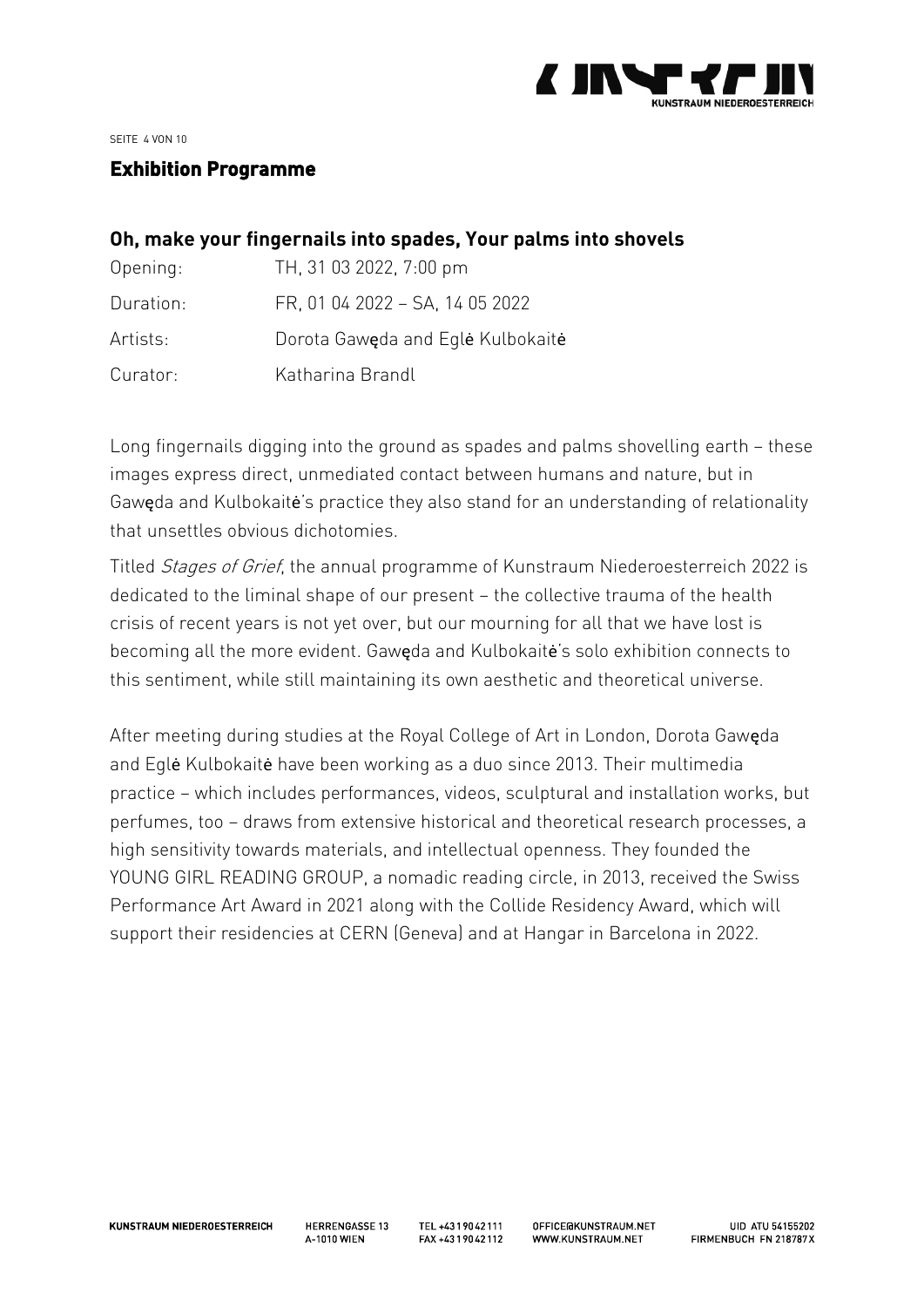

SEITE 5 VON 10

#### <span id="page-4-0"></span>**LIMINAL SPACE RECORDS**

| Opening:           | FR, 03 06 2022, 7:00 pm                                      |  |  |
|--------------------|--------------------------------------------------------------|--|--|
| Duration:          | SA, 04 06 2022 - SA, 30 07 2022                              |  |  |
| Artists:           | Monika Grabuschnigg, Eva Papamargariti, Louise Sparre, Rowdy |  |  |
| SS, amongst others |                                                              |  |  |
| Guest curator:     | Frederike Sperling                                           |  |  |

The global health crisis has forced large parts of the world population to experience and define their bodies in relation to indoor spaces. In this context, the digital realm has occasionally afforded new, virtual mobilities and welcome "changes of scenery". Where the confines of the analogue become banalized by the digital, new poetic inbetween spaces emerge, which have been settled and animated by hybrid (post-) identities. They rend conventional, anatomical definitions asunder and call for new, flexible *locationabilities*. The exhibition LIMINAL SPACE RECORDS strives to deterritorialize spatiality and thus corporeality, and to explore it as a fluid and flexible formation. It invites Austria-based and international artists to performatively appropriate Kunstraum Niederoesterreich as a symbol of "spatial heaviness".

Guest curator Frederike Sperling is a curator and author. In her practice she primarily deals with topics like relationality and corporeality, while investigating, in particular, the potential of performance and presence for deviant socialities. In addition to independent projects such as *love and other rhythms* (Kunsthalle Exnergasse) and *Star(s) Speak* (VBKÖ Austrian Association of Women Artists), she has been guiding the programme at das weisse haus in Vienna since September 2021.

**HERRENGASSE 13 4-1010 WIFN**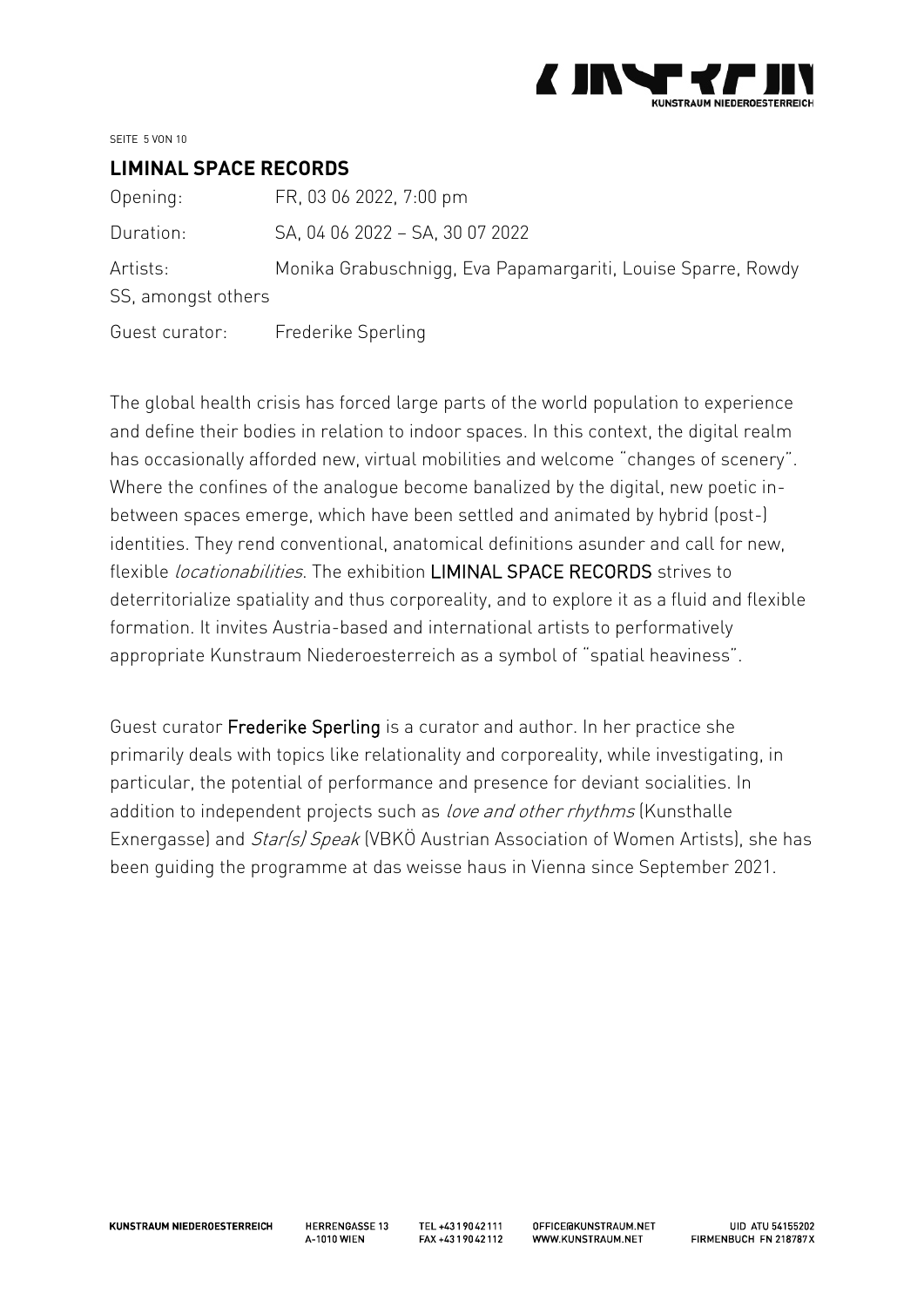

SEITE 6 VON 10

#### <span id="page-5-0"></span>**H13 Lower Austria Prize for Performance Presentation and Exhibition**

|             | Award ceremony: TH, 01 09 2022, 7:00 pm |
|-------------|-----------------------------------------|
| Exhibition: | FR, 02 09 2022 - SA, 10 09 2022         |
| Curator:    | Katharina Brandl                        |

In autumn 2022 Kunstraum Niederoesterreich will award the H13 Lower Austria Prize for Performance for the 16<sup>th</sup> time. The only award in Austria for performance as a medium of the fine arts is announced annually. The aim is to showcase the relevance of young performance art for a broader audience and to reflect on the conditions of its presentation. In addition to the award evening when the winning performance is celebrated with its world premiere, the Kunstraum organizes an exhibition by the artist as well as an accompanying publication. Details about the exhibition will be developed in cooperation with the H13 winner. The call for proposals starts on February 16, 2022, the deadline for submissions is April 15, 2022.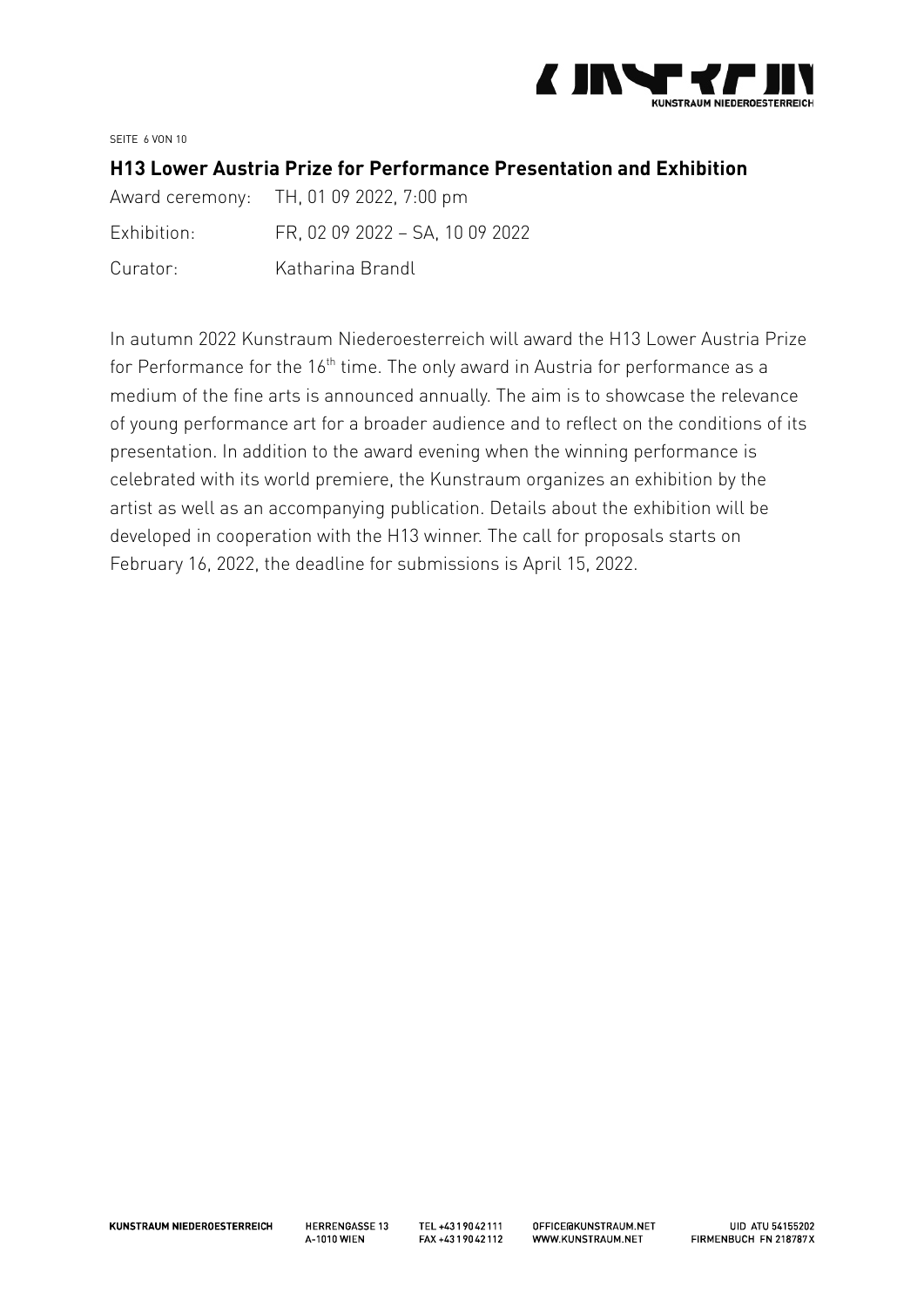

SEITE 7 VON 10

# <span id="page-6-0"></span>**HIIIIIIIT**

| Opening   | TH, 29 09 2022, 7:00 pm                                                             |
|-----------|-------------------------------------------------------------------------------------|
| Duration: | FR, 30 09 2022 - SA, 26 11 2022                                                     |
| Artists:  | Stefan Panhans & Andrea Winkler, with an accompanying<br>programme by Sunny Pfalzer |
| Curator:  | Katharina Brandl                                                                    |

We are apparently under fire. If it's not the viruses, it's the refugees that turn into effervescent waves in political rhetoric; if it's not the climate change and the looming end of the world, it's the endless cycle of finance market crises. One flirts with building walls, eagerly peps up the CV under the keyword "lifelong learning", and stows away every last penny – all in the name of personal risk management in the face of systemic failure.

HIIT is the acronym for the fitness trend "high-intensity interval training". With reference to how we all navigate in times of great uncertainty, the exhibition asks: Is it even possible to train so hard, to adapt so well that we can withstand our crisis-ridden present? The exhibition HIIIIIIIT by Stefan Panhans and Andrea Winkler testifies to the paradigm of social and individual resilience in our present time (including the associated overexertion), mirrored in the modes of its performance by the individual.

Stefan Panhans and Andrea Winkler's artistic paths have intersected time and again: for instance, Winkler outfitted Panhans' videos, thereby influencing his moving images; in turn, Panhans' cinematic gaze affected Winkler's sculptural and installation works. Since 2017 the two artists have increasingly worked in a more pronounced collaboration, resulting in a series of compelling video installations, which will be presented for the first time in a duo exhibition in Vienna alongside other individual works by the artists.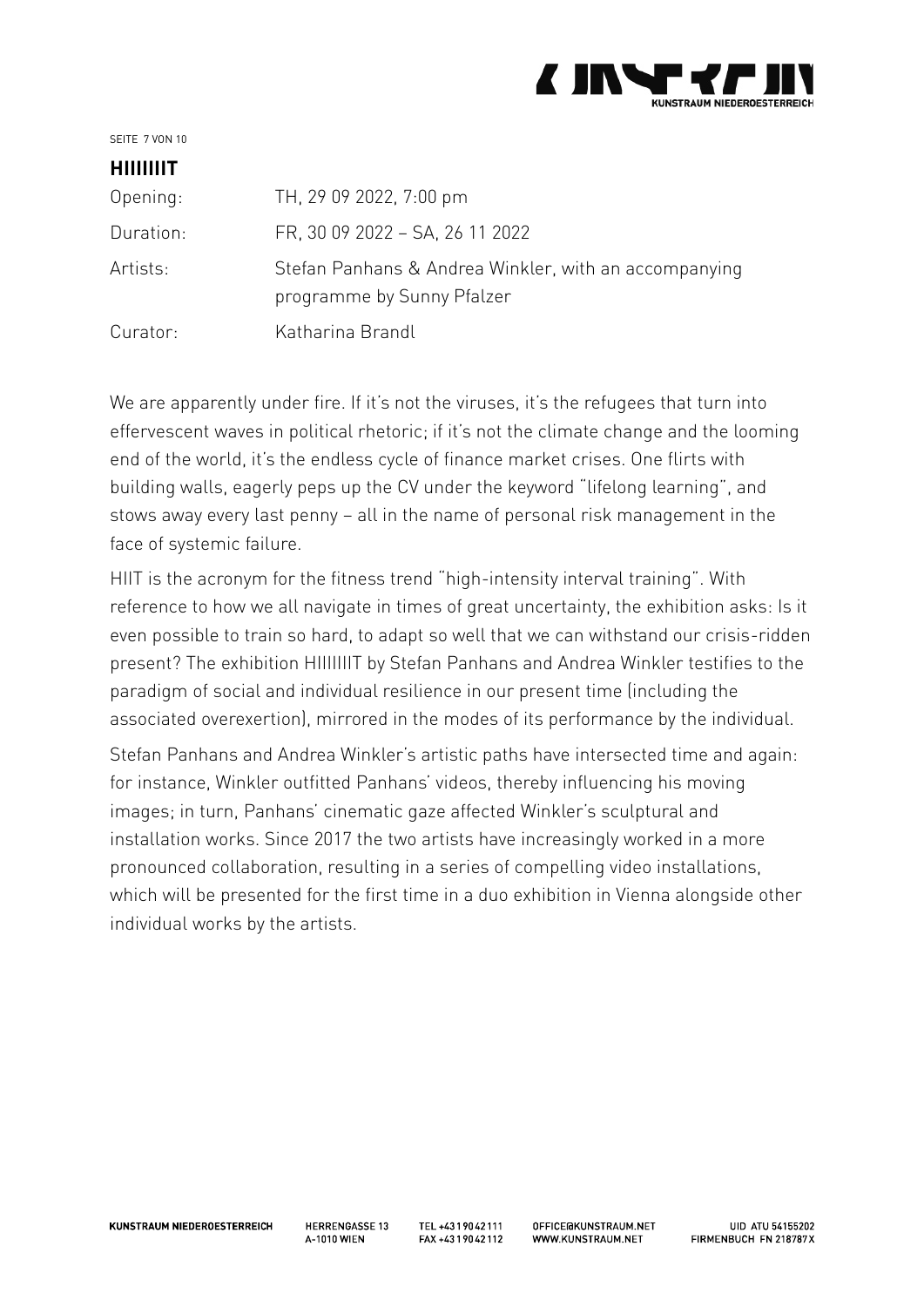

SEITE 8 VON 10

### <span id="page-7-0"></span>**Performance Programme**

## <span id="page-7-1"></span>**Sweet Sixteen Performance Series (sequel)**

In 2021 Kunstraum Niederoesterreich conceived the performance series Sweet Sixteen to celebrate its  $16<sup>th</sup>$  anniversary, which was to consist of three different productions. The emphasis was placed on experimental, cross-disciplinary formats and projects that deal with contemporary aesthetic and socio-political discourses. For reasons we all know too well, certain projects could not take place as planned and will therefore be performed in the first half of 2022.

Power to the Unspoken (Fanni Futterknecht): Jan. 21, 2022, 7:00 pm (screening of the video shot in the Kunstraum at the beginning of 2021 with a subsequent discussion)

Le Boudoir (Elisabeth Bakambamba Tambwe): March 17, 2022

# <span id="page-7-2"></span>**Digging into the Archive** (Marlies Surtmann & Olivia Jaques)

### Performance Workshop

The workshop series *Digging into the Archive*, initiated in 2020 by Marlies Surtmann and Olivia Jacques, investigates the essence of past performances in Kunstraum Niederoesterreich on the basis of archived documentation material and relicts. In the process, the bodies of the participants become living archives. The Performatorium dedicates its 2022 edition to a project by SÖÖT/ZEYRINGER, which took place in the Kunstraum in March 2021.

# <span id="page-7-3"></span>**H13 Lower Austria Prize for Performance**

Open to a broad thematic spectrum as always, the H13 Lower Austria Prize for Performance will be awarded in 2022 for the 16<sup>th</sup> time. The presentation of the awardwinning performance will take place on Sept. 1, 2022. With the H13 prize, the Kunstraum aims to showcase the diversity of performative works by young artists. A veritable springboard for performance artists, the list of distinguished H13 winners over the past years includes Robert Lima, Jakob Lena Knebl, Julischka Stengele, and many others. The open call begins on Febr. 16, the submission deadline is Apr. 15, 2022. The award-winner will be announced two weeks thereafter.

Prize presentation: TH, 01 09 2022, 7:00 pm Exhibition: FR, 02 09 2022 – SA, 10 09 2022

**KUNSTRAUM NIEDEROESTERREICH** 

**HERRENGASSE 13 4-1010 WIFN** 

TEL +4319042111 FAX +4319042112 OFFICE GKUNSTRAUM.NET WWW.KUNSTRAUM.NET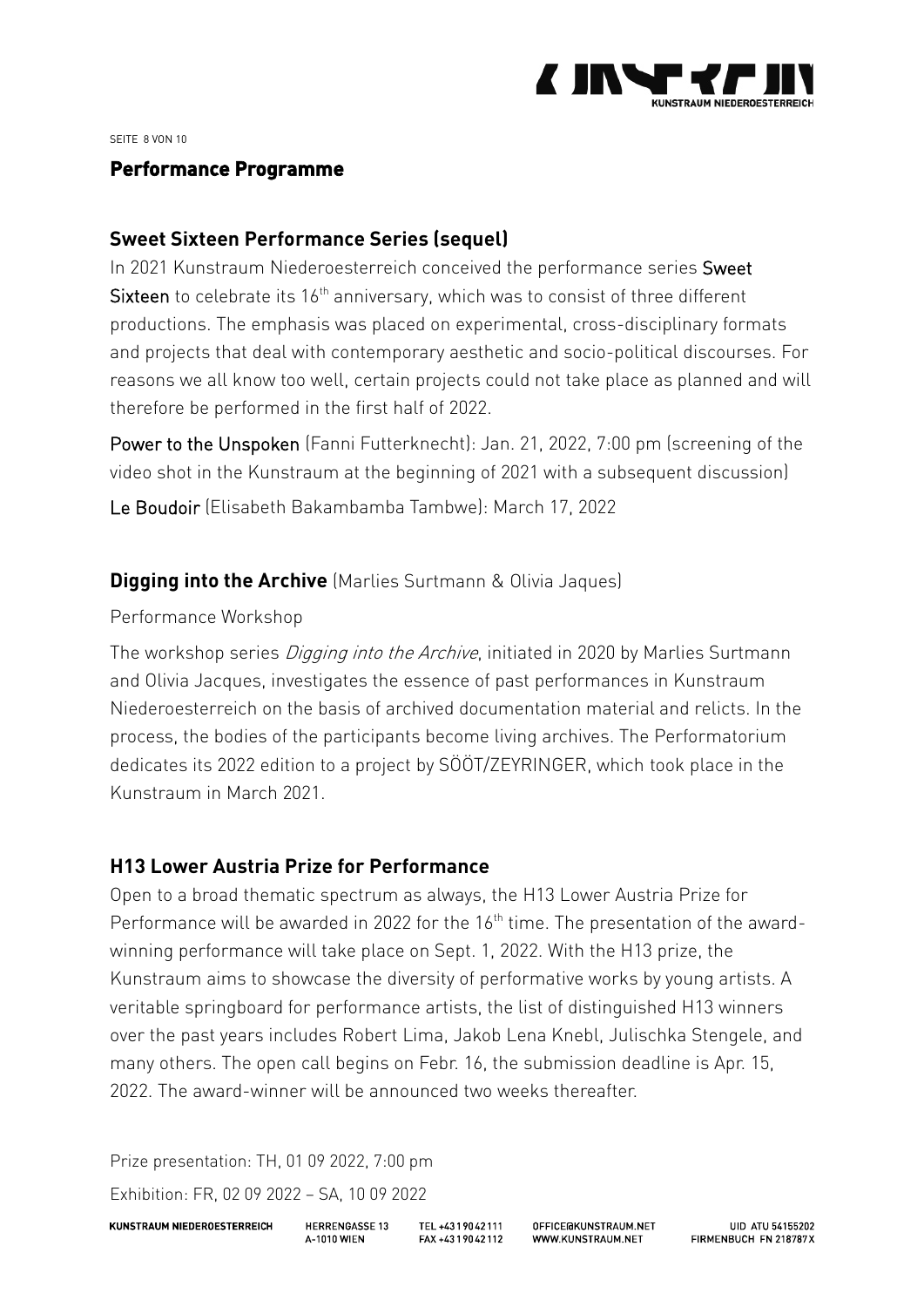

SEITE 9 VON 10

# <span id="page-8-0"></span>**Teen Spirit Self-Defense** (Sunny Pfalzer)

Performance Workshops in the framework of the exhibition HIIIIIIIT

Building upon her work *Gangs of Performative Activism*, the performance and visual artist Sunny Pfalzer investigates modes of artistic and collective self-defense through textual and performative strategies. In the first workshop in the framework of the exhibition HIIIIIIIT Sunny Pfalzer intends to focus on performative research strategies, the power of anger, and a text by Elsa Dorlin together with the participants. The second workshop is centred around embodied, activist strategies and the power of collective bodies.

# <span id="page-8-1"></span>**Art Mediation Programme**

In 2022 Kunstraum Niederoesterreich once again offers a multifaceted yet lowthreshold, free of charge art mediation programme. Surefire dates are the guided tours and workshops in the framework of the running exhibitions, workshops during the WienXtra holiday programme, and the workshop series on performance art mediation. The following is an example of a workshop that was conceived in the course of the Guerilla Girls workshop series.

## <span id="page-8-2"></span>**Move along! Body extended!**

Performance workshop within the framework of wienXtra-ferienspiel

A central theme of the women's movement was and is the use of space. Women still do not move in space as naturally as their male counterparts do. But taking up space has to be learned. In this Guerilla Girls workshop for girls, the entire exhibition space of Kunstraum Niederoesterreich is to be taken up by the participants in order to lengthen, widen and expand their bodies. For this purpose, objects will be built that can extend the bodies and help to claim space. The participants explore how their perception of space, posture and movement changes through the self-built body objects and how they can confidently conquer space.

#### Dates:

TH 10 02 2022, 3:00 - 5:00 pm

**KUNSTRAUM NIEDEROESTERREICH** 

**HERRENGASSE 13 4-1010 WIFN** 

TEL +4319042111 FAX +4319042112 OFFICE GKUNSTRAUM.NET WWW KUNSTRAUM NFT